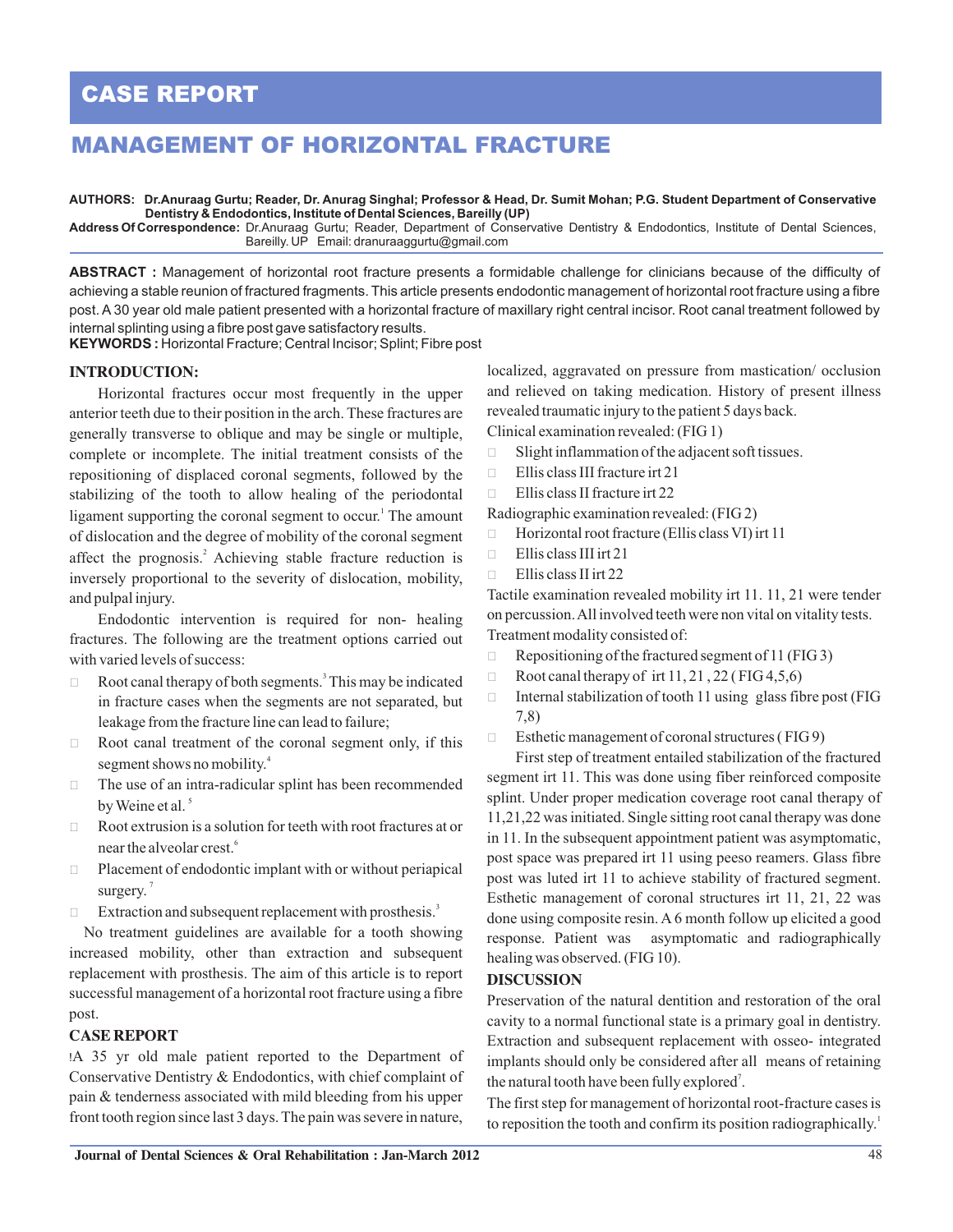#### **LEGENDS PREOPERATIVE**



FIG 1: CLINICAL PICTURE



FIG 2: IOPAR -HORIZONTAL FRACTURE IRT 11

**OPERATIVE**



FIG 3: # SEGMENT REPOSITIONED & STABILIZED WITH FIBER SPLINT



FIG 4 :IOPAR- WORKING LENGTH ESTIMATION



FIG 5 :IOPAR- MASTER CONE SELECTION



FIG 6 : IOPER- POST OBTURATION



FIG 7 : IOPAR- POST SPACE PREPARATION



FIG 8 : IOPAR- FIBRE POST LUTED AS INTERNAL SPLINT

### **POST OPERATIVE**



FIG 9 : ESTHETIC MANAGEMENT OF CORONAL STRUCTURES



FIG 10: 6 -MONTH FOLLOW UP RADIOGRAPH

Sequelae to root fractures may be divided into four types, as proposed by Andreasen and Andreasen:<sup>1</sup>

(1) Healing with calcified tissue. Radiographically, the fracture line is discernible, but the fragments are in close contact.

(2) Healing with interproximal connective tissue. Radiographically, the fragments appear separated by a narrow radiolucent line, and the fractured edges appear rounded.

(3) Healing with interproximal bone and connective tissue. Radiographically, the fragments are separated by a distinct bony bridge.

(4) Interproximal inflammatory tissue without healing. Radiographically, a widening of the fracture line and/or a developing radiolucency corresponding to the fracture line becomes apparent.

Use of a post ensures support and stability to the tooth. Traditional metal posts have a high modulus of elasticity,<sup>8</sup> whereas the fiber- reinforced post system has a modulus similar to that of the dentin. The glass fiber-reinforced post has been reported to exhibit high fatigue strength, high tensile strength and a modulus of elasticity closer to dentin than that of carbon fiberreinforced posts.<sup>9</sup>

 Long term clinical studies regarding various treatment options and their prognosis are not available in the literature. The healing of mid-root fractures was described by Cvek et al <sup>10</sup> in a retrospective study of 208 root-fractured incisors, treated with or without external stabilization. Hard- tissue healing of the fragments was observed in 33%, and interposition of PDL alone in 36%, of the teeth. Healing could not be confirmed in 23% of the teeth. Cvek et al.<sup>11</sup> had concluded that the pattern and frequency of healing remains the same, regardless of the location